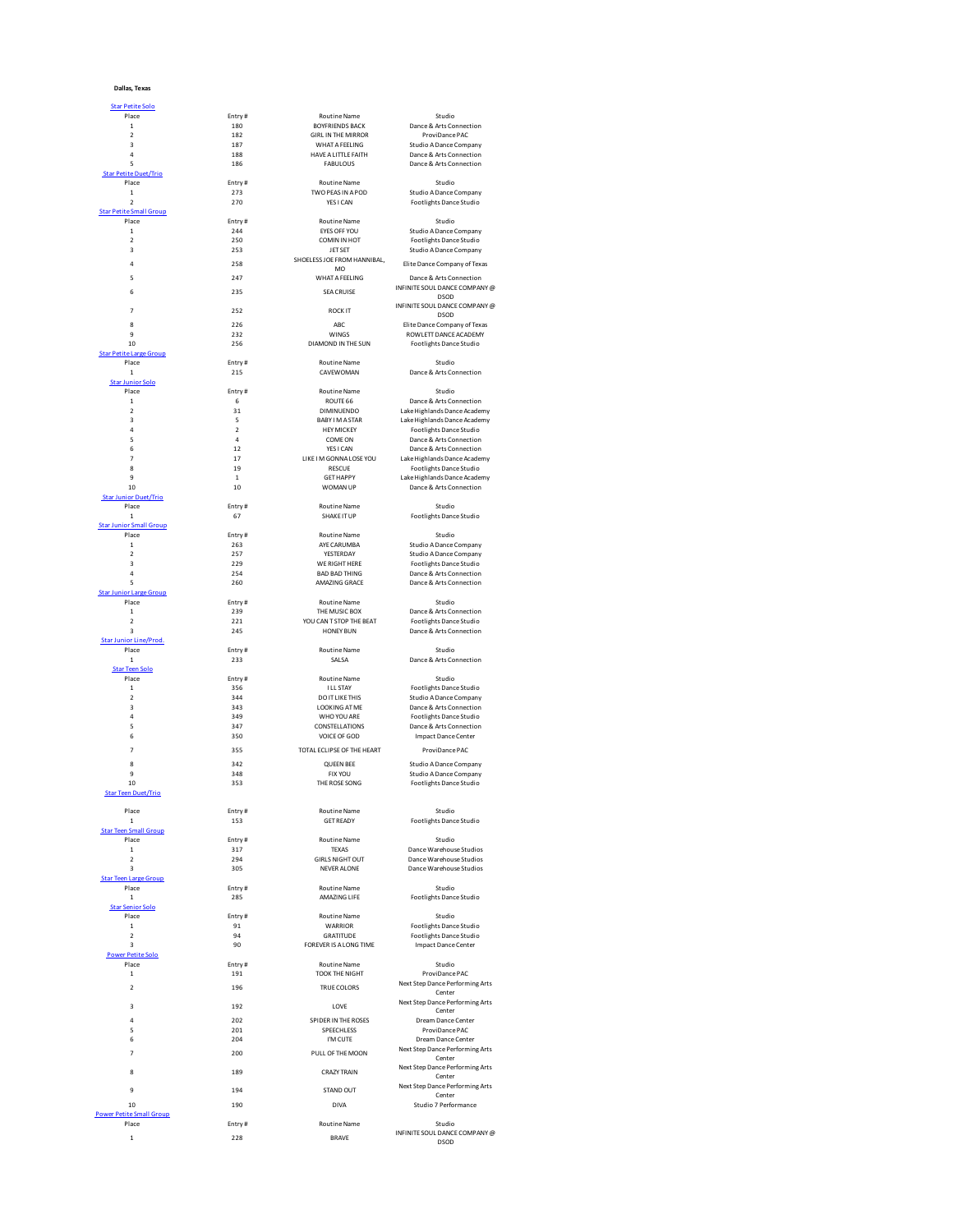| 2                                          | 268           | TELL HIM                              | Doubletake Dance Studio                            |
|--------------------------------------------|---------------|---------------------------------------|----------------------------------------------------|
| 3                                          | 222           | <b>ALRIGHT OK</b>                     | INFINITE SOUL DANCE COMPANY @<br><b>DSOD</b>       |
| <b>Power Petite Duet/Trio</b>              |               |                                       |                                                    |
| Place                                      | Entry#        | <b>Routine Name</b>                   | Studio                                             |
|                                            |               |                                       | INFINITE SOUL DANCE COMPANY @                      |
| $\mathbf{1}$                               | 272           | <b>GOOSFBUMPS</b>                     | <b>DSOD</b>                                        |
| <b>Power Junior Small Group</b>            |               |                                       |                                                    |
| Place                                      | Entry#        | <b>Routine Name</b>                   | Studio                                             |
| $\mathbf{1}$                               | 246           | <b>ENDANGERED SPECIES</b>             | INFINITE SOUL DANCE COMPANY @                      |
| $\mathfrak{p}$                             | 234           | <b>I IPTOMN GIRL</b>                  | <b>DSOD</b>                                        |
|                                            |               |                                       | Doubletake Dance Studio                            |
| $\overline{a}$                             | 251           | YOU RUIN MF                           | INFINITE SOUL DANCE COMPANY @<br><b>DSOD</b>       |
| <b>Power Junior Solo</b>                   |               |                                       |                                                    |
| Place                                      | Entry#        | Routine Name                          | Studio                                             |
| $\mathbf 1$                                | 57            | NOT ABOUT ANGELS                      | Dream Dance Center                                 |
| $\mathfrak{p}$                             | 60            | RULE THE WORLD                        | INFINITE SOUL DANCE COMPANY @                      |
|                                            |               |                                       | DSOD                                               |
| 3                                          | 47            | <b>EVERMORE</b>                       | Footlights Dance Studio                            |
| 4                                          | 58            | GOT IT!                               | Dream Dance Center                                 |
| 5<br>6                                     | 63.1<br>53    | <b>DISTURBIA</b><br>MY STRONGEST SUIT | Dance & Arts Connection<br>Dream Dance Center      |
| $\overline{7}$                             | 41            | SOPHISTICATED LADY                    | Studio A Dance Company                             |
|                                            |               |                                       | INFINITE SOUL DANCE COMPANY @                      |
| 8                                          | 38            | SUMMERTIME SADNESS                    | <b>DSOD</b>                                        |
|                                            |               |                                       | INFINITE SOUL DANCE COMPANY @                      |
| 9                                          | 54            | <b>STRONGEST SUIT</b>                 | <b>DSOD</b>                                        |
| 10                                         | 50            | <b>OCEANS</b>                         | ProviDance PAC                                     |
| <b>Power Junior Duet/Trio</b>              |               |                                       |                                                    |
| Place                                      | Entry#        | <b>Routine Name</b>                   | Studio                                             |
| $\mathbf{1}$                               | 74            | <b>CARRY YOU</b>                      | INFINITE SOUL DANCE COMPANY @<br><b>DSOD</b>       |
|                                            |               |                                       | INFINITE SOUL DANCE COMPANY @                      |
| $\mathfrak{p}$                             | 70            | <b>JUST GOT PAID</b>                  | <b>DSOD</b>                                        |
| 3                                          | 72            | <b>HEARTLESS</b>                      | ProviDance PAC                                     |
| <b>Power Junior Large Group</b>            |               |                                       |                                                    |
| Place                                      | Fntry#        | <b>Routine Name</b>                   | Studio                                             |
| $\mathbf{1}$                               | 218           | I'M A LADY                            | Doubletake Dance Studio                            |
| $\mathfrak{p}$                             | 219           | SAVED                                 | Melva Smith School of Dance                        |
| $\overline{\mathbf{3}}$                    | 231           | LEGENDARY                             | INFINITE SOUL DANCE COMPANY @                      |
| <b>Power Junior Line/Production</b>        |               |                                       | <b>DSOD</b>                                        |
| Place                                      | Entry#        | <b>Routine Name</b>                   | Studio                                             |
| $\mathbf{1}$                               | 210           | <b>MARY POPPINS</b>                   | Studio A Dance Company                             |
|                                            |               |                                       | INFINITE SOUL DANCE COMPANY @                      |
| $\overline{a}$                             | 216           | CAN YOU HEAR ME NOW                   | <b>DSOD</b>                                        |
| <b>Power Teen Solo</b>                     |               |                                       |                                                    |
| Place                                      | Entry#        | <b>Routine Name</b>                   | Studio                                             |
| $\mathbf{1}$                               | 394           | <b>ESCALATE</b>                       | INFINITE SOUL DANCE COMPANY @                      |
|                                            |               |                                       | <b>DSOD</b>                                        |
| $\overline{\mathbf{2}}$                    | 391           | LAY BY ME                             | INFINITE SOUL DANCE COMPANY @<br><b>DSOD</b>       |
| $\overline{\mathbf{3}}$                    | 381           | TRAFFICKED                            | Dance & Arts Connection                            |
|                                            |               |                                       | INFINITE SOUL DANCE COMPANY @                      |
| 4                                          | 376           | <b>BREATHE</b>                        | <b>DSOD</b>                                        |
| 5                                          | 373           | I DON'T THINK ABOUT YOU               | ProviDance PAC                                     |
| 6                                          | 370           | KILL THE LIGHTS                       | Studio A Dance Company                             |
| $\overline{7}$                             | 358           | I PUT A SPELL ON YOU                  | Dance & Arts Connection                            |
| $\mathbf{R}$                               | 364           | <b>BIG BAD WOLF</b>                   | Dream Dance Center                                 |
| 9                                          | 359           | <b>TWIST IN TIME</b>                  | Dream Dance Center                                 |
| 10                                         | 392           | GORGEOUS                              | Studio A Dance Company                             |
| <b>Power Teen Duet/Trio</b>                |               |                                       |                                                    |
| Place                                      | Entry#        | Routine Name                          | Studio<br>INFINITE SOUL DANCE COMPANY @            |
| $\mathbf 1$                                | 155           | <b>ASHES</b>                          | <b>DSOD</b>                                        |
| $\mathfrak{p}$                             | 158           | SO GOOD                               | Footlights Dance Studio                            |
|                                            |               |                                       | INFINITE SOUL DANCE COMPANY @                      |
| $\overline{\mathbf{3}}$                    | 163           | <b>RINSE &amp; REPEAT</b>             | <b>DSOD</b>                                        |
| 4                                          | 157           | CLAP, SNAP                            | The EDGE dance co.                                 |
| 5                                          | 162           | IN THIS SHIRT                         | Dance & Arts Connection                            |
| <b>Power Teen Small Group</b>              |               |                                       |                                                    |
| Place<br>$\mathbf{1}$                      | Entry#<br>311 | <b>Routine Name</b><br>CANDYMAN       | Studio<br>Dance & Arts Connection                  |
|                                            |               |                                       |                                                    |
| 2<br>3                                     | 322<br>329    | OH YEAH<br>THIS BEAUTIFUL LIFE        | Footlights Dance Studio<br>Dance Warehouse Studios |
| $\overline{a}$                             | 301           | CANDYMAN                              | Studio A Dance Company                             |
| 5                                          | 337           | LET IT BURN                           | Dance Warehouse Studios                            |
| <b>Power Teen Large Group</b>              |               |                                       |                                                    |
| Place                                      | Entry#        | Routine Name                          | Studio                                             |
| $\mathbf{1}$                               | 289           | LANDSLIDE                             | Dance & Arts Connection                            |
| $\overline{2}$                             | 299           | ASYLUM                                | Dance & Arts Connection                            |
| 3                                          | 281           | MAN'S WORLD                           | Dance & Arts Connection                            |
| 4                                          | 280           | <b>RESCUE</b>                         | Studio A Dance Company                             |
| 5                                          | 310           | I GOTTA FEELING                       | Footlights Dance Studio                            |
| <b>Power Teen Line/Production</b><br>Place | Entry#        | Routine Name                          | Studio                                             |
| $\mathbf 1$                                | 288           | <b>FREE BRITNEY</b>                   | Dance Warehouse Studios                            |
| $\overline{2}$                             | 278           | LIGHTS SHINE BRIGHT                   | Footlights Dance Studio                            |
| <b>Power Senior Solo</b>                   |               |                                       |                                                    |
| Place                                      | Entry#        | Routine Name                          | Studio                                             |
| $\mathbf 1$                                | 103           | MOON AND BACK                         | Dream Dance Center                                 |
| $\mathbf 2$                                | 101           | WHAT ABOUT ANGELS                     | The EDGE dance co.                                 |
| 3                                          | 89            | CARRY YOU                             | Dance & Arts Connection                            |
| 4                                          | 100           | HOLD ON TO ME                         | Footlights Dance Studio                            |
| 5                                          | 106           | PRAY YOU CATCH ME                     | Dance & Arts Connection                            |
| 6                                          | 104           | SYMMETRY                              | Sway Dance Center                                  |
| $\overline{7}$                             | 98            | I FEEL LIKE I'M DROWNING              | Doubletake Dance Studio                            |
| 8<br>9                                     | 105<br>96     | SPRINGTIME<br>HIT ME WITH A HOT NOTE  | Footlights Dance Studio<br>Studio A Dance Company  |
| 10                                         | 95            | HOT STUFF                             | Sway Dance Center                                  |
| <b>Power Senior Duet/Trio</b>              |               |                                       |                                                    |
| Place                                      | Entry#        | <b>Routine Name</b>                   | Studio                                             |
| $\mathbf{1}$                               | 167           | <b>BUILD IT UP</b>                    | Studio A Dance Company                             |
| <b>Power Senior Small Group</b>            |               |                                       |                                                    |
| Place                                      | Entry#        | <b>Routine Name</b>                   | Studio                                             |
| $\mathbf{1}$                               | 323           | <b>VROOM</b>                          | Dance Warehouse Studios                            |
| <b>Power Senior Large Group</b>            |               |                                       |                                                    |
| Place                                      | Entry#        | Routine Name                          | Studio                                             |
| $\mathbf 1$                                | 304           | SWAY SWAY                             | Footlights Dance Studio                            |
| <b>Energy Petite Solo</b><br>Place         | Entry#        |                                       | Studio                                             |
|                                            |               | Routine Name                          |                                                    |
|                                            |               |                                       |                                                    |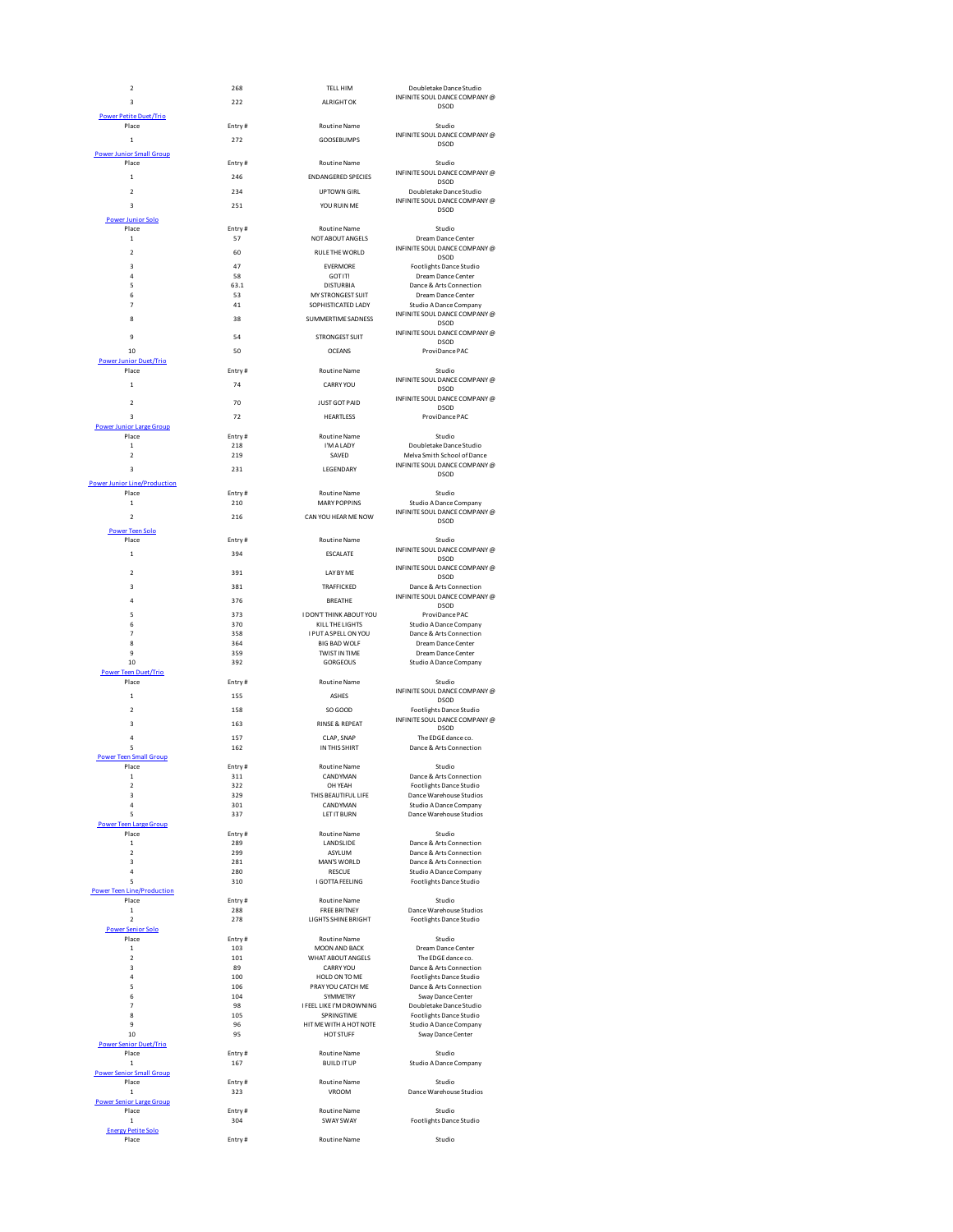| $\mathbf 1$                                                      | 206           | PROUD MARY                                     | Next Step Dance Performing Arts<br>Center                |
|------------------------------------------------------------------|---------------|------------------------------------------------|----------------------------------------------------------|
| <b>Energy Junior Solo</b>                                        |               |                                                |                                                          |
| Place                                                            | Entry#<br>86  | Routine Name<br>EVERYBODY WANTS TO RULE THE    | Studio                                                   |
| $\mathbf 1$<br>$\overline{2}$                                    | 88            | WORLD<br>A WALK IN THE PARK                    | Doubletake Dance Studio<br>Doubletake Dance Studio       |
| 3                                                                | 87            | COLD HEARTED SNAKE                             | Doubletake Dance Studio                                  |
| <b>Energy Junior Duet/Trio</b><br>Place                          | Entry#        | <b>Routine Name</b>                            | Studio                                                   |
| $\,$ 1                                                           | 79            | <b>BESTIES</b>                                 | Doubletake Dance Studio                                  |
| $\overline{2}$<br><b>Energy Junior Small Group</b>               | 73            | I'LL BE THERE FOR YOU                          | Doubletake Dance Studio                                  |
| Place                                                            | Entry#        | <b>Routine Name</b>                            | Studio                                                   |
| $\,$ 1<br><b>Energy Junior Large Group</b>                       | 207           | PHANTOM                                        | Doubletake Dance Studio                                  |
| Place                                                            | Entry#        | <b>Routine Name</b>                            | Studio                                                   |
| $\,$ 1<br><b>Energy Junior Line/Production</b>                   | 243           | <b>GANG GANG</b>                               | Doubletake Dance Studio                                  |
| Place                                                            | Entry#        | <b>Routine Name</b>                            | Studio                                                   |
| <b>Top Score</b><br><b>Energy Teen Solo</b>                      | 211           | <b>GREATEST SHOW</b>                           | Avant Garde Theatre of Dance                             |
| Place<br>$\mathbf{1}$                                            | Entry#<br>404 | <b>Routine Name</b><br>WILD HORSES             | Studio<br>Doubletake Dance Studio                        |
| $\mathfrak{p}$                                                   | 415           | VALIS                                          | INFINITE SOUL DANCE COMPANY @                            |
| 3                                                                | 420           | <b>APRIL IN PARIS</b>                          | <b>DSOD</b><br>Doubletake Dance Studio                   |
| $\overline{a}$                                                   | 397           | <b>BILLIF IFAN</b>                             | INFINITE SOUL DANCE COMPANY @                            |
| 5                                                                | 414           | <b>BACK HOME</b>                               | DSOD<br>Doubletake Dance Studio                          |
| 6                                                                | 406           | <b>CUTTHE WORLD</b>                            | Next Step Dance Performing Arts                          |
| $\overline{7}$                                                   | 402           | BOUND TO YOU                                   | Center<br>ProviDance PAC                                 |
| 8                                                                | 403           | <b>JEALOUS</b>                                 | Doubletake Dance Studio                                  |
| 9<br>10                                                          | 416<br>409    | PARTY MONSTER<br>LIZA WITH A Z                 | Doubletake Dance Studio<br>Studio 7 Performance          |
| <b>Energy Teen Duet/Trio</b>                                     |               |                                                |                                                          |
| Place<br>$\mathbf{1}$                                            | Fntry#<br>173 | <b>Routine Name</b><br>THISTLED SPRING         | Studio<br>Doubletake Dance Studio                        |
| $\mathfrak{p}$                                                   | 176           | HELIUM                                         | INFINITE SOUL DANCE COMPANY @<br><b>DSOD</b>             |
| 3                                                                | 170           | CLOSURE                                        | INFINITE SOUL DANCE COMPANY @                            |
| 4                                                                | 171           | <b>CARRY THE WEIGHT</b>                        | <b>DSOD</b><br>Dance Warehouse Studios                   |
| 5                                                                | 164           | <b>GAVE YOU ALL</b>                            | INFINITE SOUL DANCE COMPANY @                            |
| <b>Energy Teen Small Group</b>                                   |               |                                                | <b>DSOD</b>                                              |
| Place                                                            | Entry#        | <b>Routine Name</b>                            | Studio                                                   |
| $\mathbf{1}$                                                     | 324           | <b>DESPERADO</b>                               | Doubletake Dance Studio<br>INFINITE SOUL DANCE COMPANY @ |
| $\mathfrak{p}$                                                   | 326           | CELLOPHANE                                     | <b>DSOD</b>                                              |
| 3<br><b>Energy Teen Large Group</b>                              | 331           | <b>BEETLEJUICE</b>                             | Melva Smith School of Dance                              |
| Place                                                            | Entry#        | Routine Name                                   | Studio                                                   |
| $\,$ 1<br>$\overline{\mathbf{c}}$                                | 283<br>296    | <b>BUILD IT UP</b><br>YOUTH                    | Doubletake Dance Studio<br>Dance Warehouse Studios       |
| 3                                                                | 303           | ADDICTED TO LOVE                               | INFINITE SOUL DANCE COMPANY @<br>DSOD                    |
| <b>Energy Teen Line/Production</b>                               |               |                                                |                                                          |
| Place<br>$\mathbf{1}$                                            | Entry#<br>290 | <b>Routine Name</b><br>OUTTA YOUR MIND         | Studio<br>Doubletake Dance Studio                        |
| <b>Energy Senior Solo</b>                                        |               |                                                |                                                          |
| Place<br>$\mathbf{1}$                                            | Entry#<br>119 | <b>Routine Name</b><br><b>HAVE NO FEAR</b>     | Studio<br>Doubletake Dance Studio                        |
| $\mathfrak{p}$                                                   | 122           | AMEN                                           | Doubletake Dance Studio                                  |
| $\overline{a}$<br>$\overline{a}$                                 | 140<br>139    | HOPE THERE'S SOMEONE<br><b>BLACK LAKE</b>      | Doubletake Dance Studio<br>Doubletake Dance Studio       |
| 5                                                                | 127           | <b>UNSELFISH</b>                               | INFINITE SOUL DANCE COMPANY @                            |
| 6                                                                | 147           | SEND IN THE CLOWNS                             | DSOD<br>Doubletake Dance Studio                          |
| $\overline{7}$                                                   | 133           | IF ONLY                                        | Dance Warehouse Studios                                  |
| 8<br>9                                                           | 116<br>132    | CLOSURE<br><b>BEAUTY OF NOTHINGNESS</b>        | Dance Warehouse Studios<br>Doubletake Dance Studio       |
| 10                                                               | 141           | I'M HERE                                       | INFINITE SOUL DANCE COMPANY @<br><b>DSOD</b>             |
| 11                                                               | 138           | <b>BENEDICTION</b>                             | Dance Warehouse Studios                                  |
| 12<br>13                                                         | 128<br>142    | <b>SUMMER</b><br>REMEMBER THE BAD              | Footlights Dance Studio<br>Dance Warehouse Studios       |
| 14                                                               | 123           | HOLD ME                                        | Dance Warehouse Studios                                  |
| 15<br><b>Energy Senior Duet/Trio</b>                             | 130           | <b>OPEN ARMS</b>                               | Dance Warehouse Studios                                  |
| Place                                                            | Entry#        | Routine Name                                   | Studio                                                   |
| $\,$ 1<br>$\overline{2}$                                         | 177<br>179    | <b>WOMAN'S WORK</b><br><b>DEAR BEST FRIEND</b> | Doubletake Dance Studio<br>Dance Warehouse Studios       |
| <b>Energy Senior Small Group</b>                                 |               |                                                |                                                          |
| Place<br>$\mathbf 1$                                             | Entry#<br>336 | Routine Name<br><b>STATE OF MIND</b>           | Studio<br>Doubletake Dance Studio                        |
| $\mathfrak{p}$                                                   | 330           | I WANT YOU TO NEED ME                          | Doubletake Dance Studio<br>INFINITE SOUL DANCE COMPANY @ |
| 3                                                                | 332           | HOLD ON ME                                     | <b>DSOD</b>                                              |
| 4                                                                | 309           | THE WAR                                        | INFINITE SOUL DANCE COMPANY @<br><b>DSOD</b>             |
| 5                                                                | 338           | SIGN OF THE TIMES                              | INFINITE SOUL DANCE COMPANY @                            |
| <b>Energy Senior Large Group</b>                                 |               |                                                | <b>DSOD</b>                                              |
| Place                                                            | Entry#        | <b>Routine Name</b>                            | Studio                                                   |
| $\,1\,$<br>$\mathfrak{p}$                                        | 318<br>313    | <b>TOUCH</b><br>COLORBLIND                     | Doubletake Dance Studio<br>Dance Warehouse Studios       |
| $\overline{3}$                                                   | 312           | THIEVES                                        | Doubletake Dance Studio                                  |
| <b>Industry Dance Awards Best Jazz</b><br>Place                  | Entry#        | Routine Name                                   | Studio                                                   |
| $\mathbf{1}$                                                     | 277           | HERE COMES THE RAIN                            | Doubletake Dance Studio                                  |
| <b>Industry Dance Awards Best</b><br>Lyrical/Modern/Contemporary |               |                                                |                                                          |
| Place<br>$\mathbf{1}$                                            | Entry#        | Routine Name<br>STATE OF MIND                  | Studio                                                   |
| <b>Industry Dance Awards Best Musical</b>                        | 336           |                                                | Doubletake Dance Studio                                  |
| Theater/Novelty/Character<br>Place                               | Entry#        | <b>Routine Name</b>                            | Studio                                                   |
| $\mathbf{1}$                                                     | 300           | TINA                                           | Doubletake Dance Studio                                  |
| <b>Industry Dance Awards Best Hip Hop</b>                        |               |                                                |                                                          |